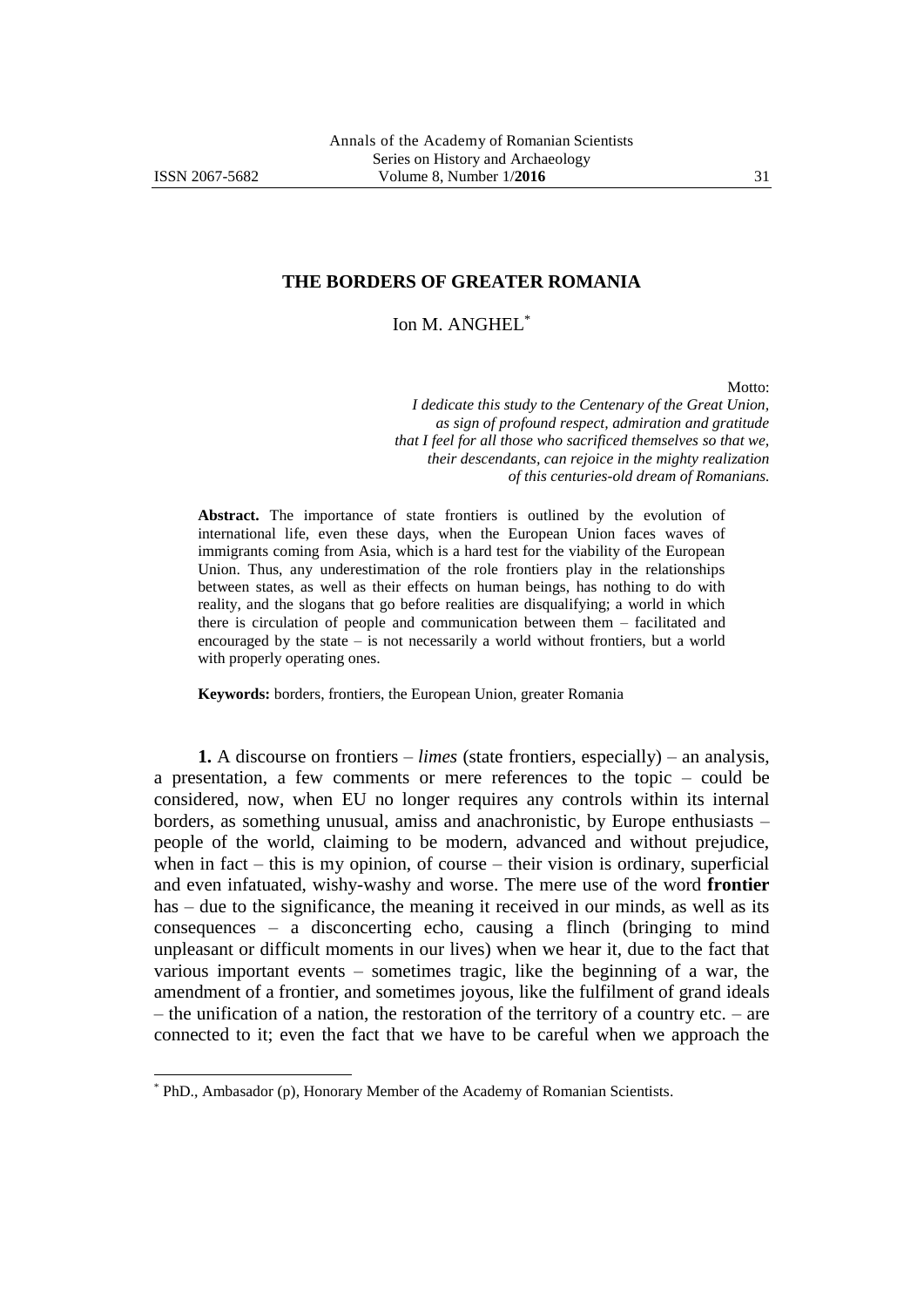frontier, when we cross it and the reflexes that this formality instils creates resentments, discomfort and unwanted worries.

The boundary line played a tremendous role – with a deep involvement in life, during the history and has to be an indispensable factor; it is a necessity that has to be taken into consideration. As a remarkable specialist in international law stated<sup>1</sup>, the concept of boundary delimitation has a triple significance, being at the same time a peace factor (it is negotiated), an assertion of state independence and an act of ensuring security measures.

I stray away from such an easy, comfortable approach, which after all, is damaging; I am part of the group of people who are passionate about the topic of frontiers and who believe we must take care of them, currently, as our forefathers did in their time; **the frontier** is of capital importance for our lives, although the reasons have not remained entirely the same; every community of people inexorably has a *locus,* a settlement of its own; **the determined territory** is the essential condition for the existence of a state<sup>2</sup>; this is confirmed by the mere fact that there are treaties concluded between states that delineate the areas over which each of them holds an absolute control – sovereignty (*summa et plenitudopotestatis*). Even in our times, when the development of the means of circulation and communication, favouring contacts between people, expanded extraordinarily – state entities continue to exercise their authority by the regulations they enforce regarding the circulation of foreign citizens on their territory (acceptance of access, border control of persons and their goods etc.). The facilities created for the movement of EU citizens is not a disappearance, a deletion of frontiers, but the result of measures taken in the European area (where there is freedom of circulation); access to any European country is granted after control at the frontiers of one of the EU states – which is also the EU frontier, while regarding their own citizens, the provisions of the **Schengen Agreement** apply, which starts off from the idea of frontiers. EU and the European construct therefore rely on the existence of states, which are **independent** and **sovereign**, and continue to exist even after their European integration – because state entities do not dissolve, in spite of the EU becoming a union of people; EU has not set out to be and will not become an amorphous conglomerate, a disorganized one, but continues to require organized forms of human communities, which are the states, and they can only confine each other by frontiers – a building block of any community. The

<sup>&</sup>lt;sup>1</sup> See Charles Rousseau, *Droit international public*, 3<sup>em</sup> ed, Dalloz, 1965, pp. 161-162; see also Louis Delbez, *Les Principes Généraux du Droit International Public,* III-ème, Paris, 1961, pp. 214-suiv.; L. Oppenheim*, International Law – A Treatise,* Vol. I *Peace*, eighth ed. p. 530-535; G. Schwarzenberger, *International Law*, Vol. I, third ed., 1950, pp. 297-337.

<sup>2</sup> Charles Rousseau, *op. cit*., pp. 134-138; Paul Reuter, *Droit international public,* Presses Universitaires, France, pp. 99-114; Rosalyn Higgins, *The development of International Law through the political organs of United Nations,* Oxford University Press, 1963, pp. 17-20; Ion M. Anghel, *Subiectele de drept internaţional*, Ed. II, Editura Lumina Lex, 2002, pp. 87-101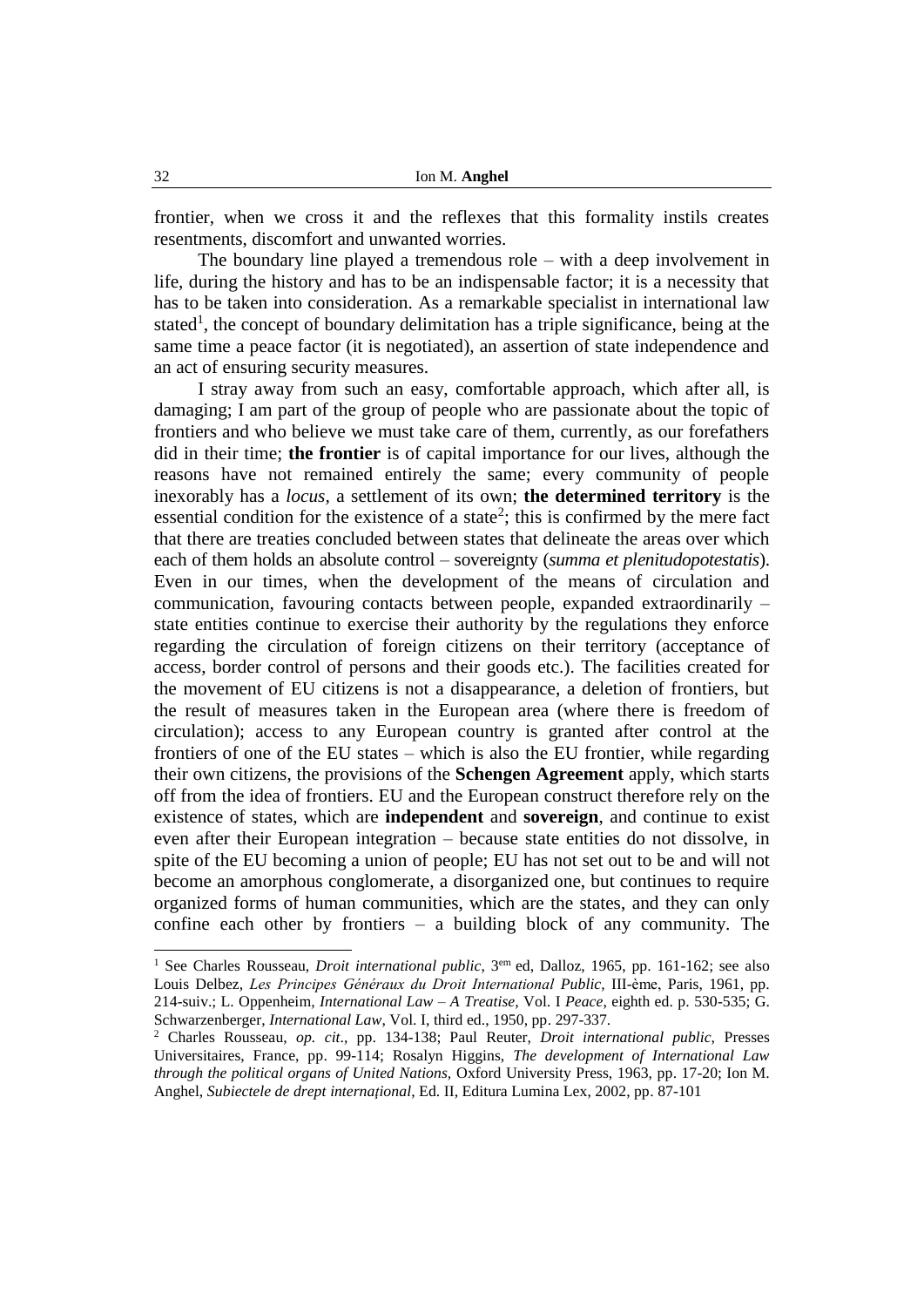European Union has its own frontiers, which overlap with the external ones<sup>3</sup>. The importance of state frontiers is outlined by the evolution of international life, even these days, when the European Union faces waves of immigrants coming from Asia, which is a hard test for the viability of the European Union. Thus, any underestimation of the role frontiers play in the relationships between states, as well as their effects on human beings, has nothing to do with reality, and the slogans that go before realities are disqualifying; a world in which there is circulation of people and communication between them – facilitated and encouraged by the state – is not necessarily a world without frontiers, but a world with properly operating ones.

 The frontiers of our country have a political and national significance, they derive from the history of the Romanian people; the integrity of the Romanian territory was defended on its frontiers, and that is where great sacrifices for the Romanian people were made; they were one of the objectives of the fight for national unity, and the centenary of the Union is a special occasion to remember.

 A presentation of frontiers is also an occasion to assess, to make a comparison between what the heroic enactors of the Greater Romania left us and what Romanian officials were capable of doing when they regained these frontiers; it seems to me that nowadays, the Romanian officials are not so preoccupied with these old fashioned affairs.

 State frontiers are an interesting, but also very important topic; they represent the reason why I personally am passionate about it (for a period during my professional life I was part of the commissions set up in order to verify the route of the frontier line, or frontier activities, with any changes thereof, with all our neighbouring states.)

## **2. A centuries-old dream coming true – Greater Romania, the result of the Paris Peace Conference (1918 – 1920)**<sup>4</sup>

- Due to **the great number of participating states** (not just European, but also countries from other continents – with 10.000 delegates, a true World Parliament), **the complexity of the issues** on its agenda, as well as **the radical decisions** taken, as well as the effects they were going to cause in the world for a long period of time, **the Conference** remained in the history's annals as an

<sup>3</sup> Ion M. Anghel, *The extern frontier of The European Union expression of the past future binome*, Annals, Series of history and archaeology, no. 2/2015, pp. 38-48.

<sup>4</sup> Regarding the Paris Peace Conference, v. Viorica Moisuc, *Istoria relaţiilor internaţionale (până la mijlocul secolului al XX-lea)*, Edit. Fundaţiei România de mâine, 2003, pp. 85-115; Aurel Preda-Mătăsaru, *Tratat de Relaţii Internaţionale moderne şi contemporane*, Lumina Lex, 2001, pp. 180-203; Ion M. Anghel, *Tratatele încheiate de România, ca ultim criteriu de apreciere a politicii sale externe*, Editura Junimea, 2013, pp. 61-82; Emilian Bold, *De la Versailles la Laussane*, Editura Junimea, 1976.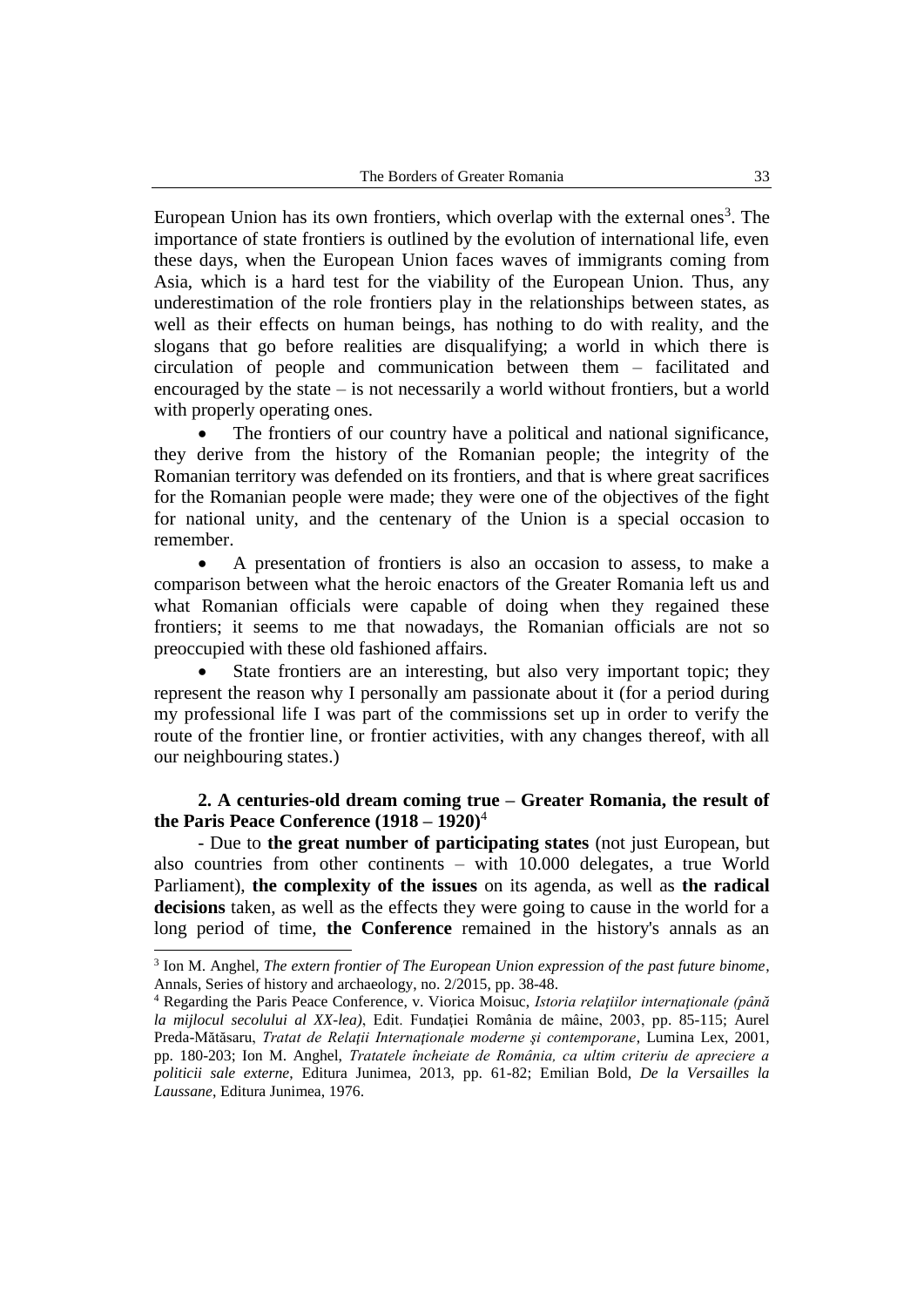unparalleled event and a crossroads. The fact that the decisions taken by the Conference represented the will of the world's Great Powers – from their position of victors of the great war, as well as due to the fact that they had laid the basis of the organisation of mankind – the establishment of states, the radical principle of nationalities, gave the magnitude, as well as the political and legal authority of the regulation, by the new order established in Europe and, by propagation, in the world, which was going to last for a long time; the Conference did not just end the massacre – establishing who was responsible for its commencement, bringing to account, according to the provisions of Art. 270 of the **Treaty of Versailles,** the parties guilty for its commencement (including Emperor Wilhelm II), but laying the grounds for adopted solutions, **the principle of nationality**<sup>5</sup>, produced the dissolution of the great multinational empires and, therefore, new states appeared and were recognized, or the frontiers of existing states changed (the independent Polish state was established, and the independence of Baltic countries was recognized; from the Austro-Hungarian Empire, the territories of new states resulted or took shape, such as Czechoslovakia); it was within these lines that Greater Romania came to be; a new political map of Europe was drawn.

Among the defeated **Central Powers** there were multinational empires in which the subjugated people were oppressed, and fighting in order to escape their tyranny; **the Allied and Associated Powers,** having another approach (especially the USA, who attended the Conference with the Fourteen Points of President **W. Wilson**), were in favour of liberation – which was going to be carried out at the expense of the defeated parties; but durable peace could only be established by destroying – neutralizing those who started the war; a **just peace** (even when the victors claimed the entirety of the benefits it secured at the end of the war), **durable** and **without fissures** after the conclusion of a world war, could only be installed if those who started it agreed to suffer the consequences of their actions, and therefore be in the impossibility to repeat it, and the reasons that generated it were eliminated; these conditions logically led to the solution of dissolution of the empires – already weakened by the fights for national independence and the establishment of the new state entity, or resizing it; the method to reach this result could only be the enforcement of the **principle of nationalities –** beneficial by excellence, to our country. By applying **the principle of nationalities,** the system of organization of states in Europe changed fundamentally, and later, on other continents also – and this system is applied to current days; with few exceptions (in which special considerations apply), all the existing states are established using **the principle of nationalities;** even now, this principle was used in order to dismantle certain states or built others (the case of Yugoslavia, Czechoslovakia,

<sup>&</sup>lt;sup>5</sup> "The treaties... confirmed that the principle of nationalities governed the most important decisions regarding the establishment of the territorial order and the post-war policy" (Viorica Moisuc, *op. cit*., p. 103).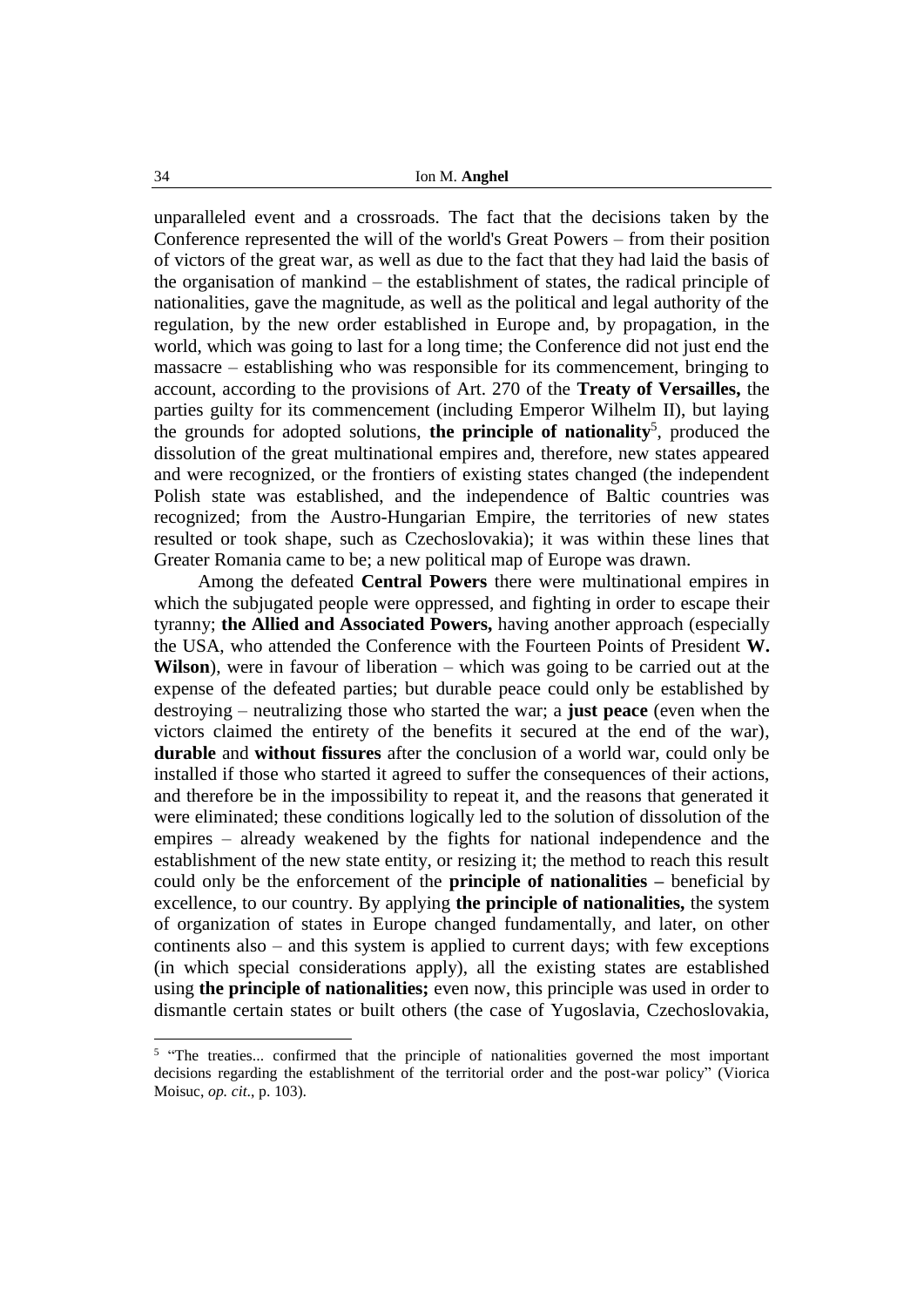but especially the dissolution of the former USSR); at that time, in the words of a Romanian attorney<sup>6</sup>, "The Peace Treaties of 1919-1920, which rebuild the entire continental Europe, are the legal pillars of the new international community." But adopting the principle of nationalities meant the dissolution of the empires based on the domination of the peoples subjected to their gripe, and the consequence of the enforcement was the disappearance of the empires based on conglomerates of nations, and the establishment thereof in national states. For us, there could not be any better conditions for the realization of Greater Romania.

That these empires had already entered a process of dissolution during the war, even before it – subsequent to the confrontation between belligerents and the fight for national freedom (even before capitulation, Hungary was trying to detach from Austria; meetings were held, declarations of nationalities living in the Austro-Hungarian Empire were adopted etc.) and that practically they only existed on paper, resulted from the declarations made during the Conference: *Lloyd George*, referring to the dissolution of Austro-Hungary, said that "these deeds are irreversibly done" or that "the time of Austro-Hungary has passed;" according to a representative of the Committee*, Harmsword*, "the Kingdom of Hungary had divided, largely, in its constituent parts, even before the commencement of the Peace Conference," it "was nothing more than a conglomerate of different peoples, in some cases hostile to each other." Not only did empires disappear or shrink, subsequent to fragmentation, but another organization of the international community was established.

- Establishing the conditions of peace, the Conference did not just impose it, dictating the measures applied against the defeated states; it organized the peace and established the new political order in Europe, as well as a set of rules of international law, deciding what the new frontiers would be.

 The Conference established a series of rules of international law and decided to set up the **League of Nations,** whose objective was to ensure durable peace, maintain peace and security in the world, disarm, settle differences amicably, codify international law; this set of rules and organizational measures of international relations would influence evolutions on the following decades.

 **Greater Romania** – the centuries-old dream of Romanians is the fruit of the Paris Peace Conference (1918-1920), as it resulted from its decisions<sup>7</sup>. It is essential to say that by taking as basic criterion for the settlement of the issues on the agenda of the Conference **the principle of nationalities,** this created the basis for the restoration of our country and the realization of the Greater Romania,

<sup>6</sup> George Sofronie, *Principiul naţionalităţilor în Tratatul de Pace din 1919-1920,* Editura Albatros, Bucureşti, 1999.

<sup>7</sup> Ion M. Anghel, *Tratatele încheiate de România*... , *op. cit*., pp. 61-86, Viorica Moisuc, *Istoria relaţiilor internaţionale (până la mijlocul secolului al XX-lea)*, Edit. Fundaţiei România de mâine, 2003, pp. 97-99.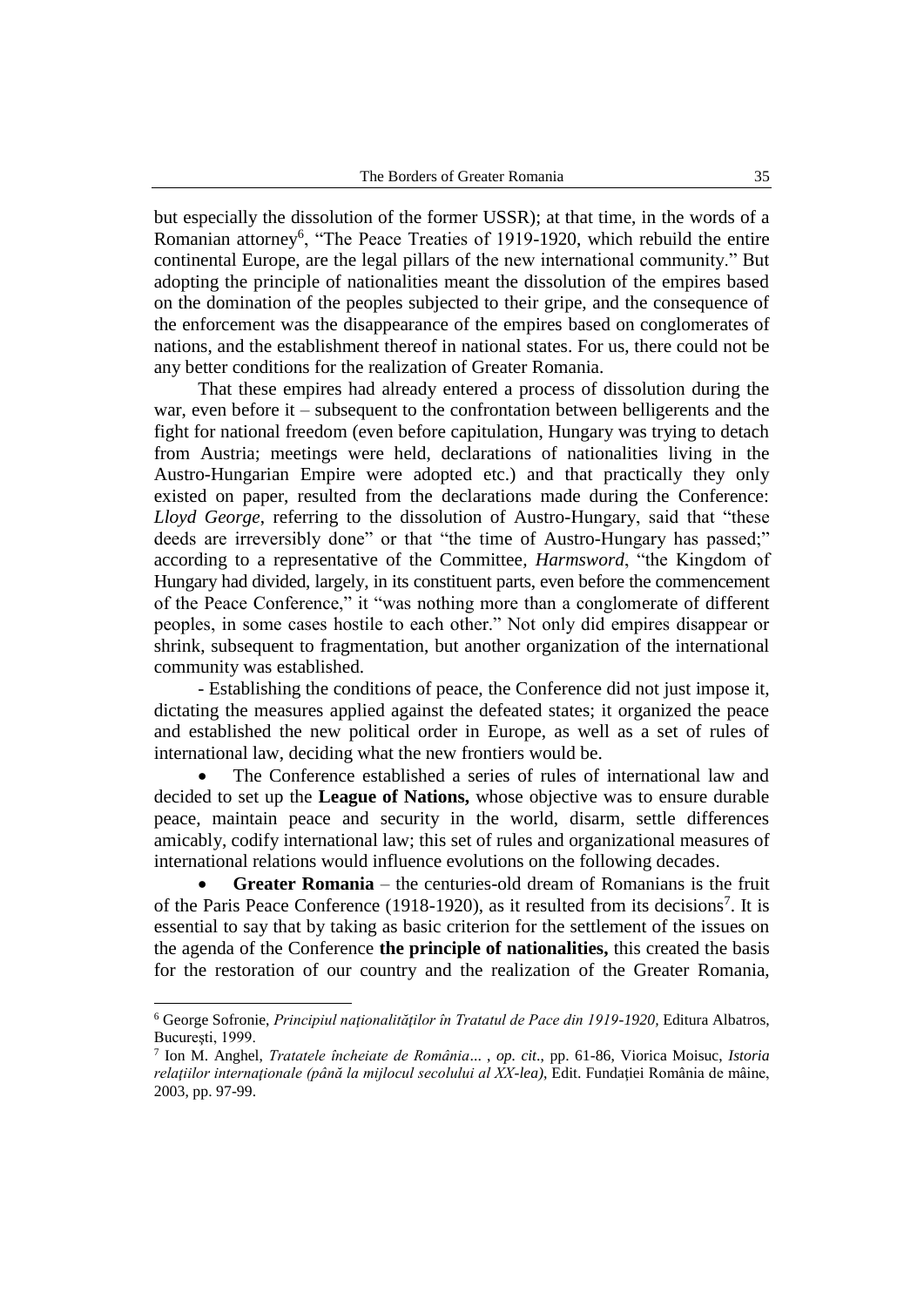without which it would have been impossible and inconceivable. The decision of the Conference, based on the enforcement of **the principle of nationality,** of recognizing Romanians in a single state – although it was not applied consistently and an important number of Romanians remained outside the borders of the country, as **Nicolae Iorga** said, represented for us an extremely important decision (the fundamental victory), as the right to unification and the realization of the Greater Romania was ruled internationally, by treaties; the unification of all Romanians strengthened the power of our state, and the country's increase in size (with a larger population and more natural resources), as well as its increased capacity, gave it chances for development, which is what happened. It was the beginning of a new path.

The agreed regulations – the **Treaties**, represented the high point of the Conference, which gave magnitude and consistency to the decisions, because the bases of the new architecture were laid – who were the players, what were their sizes and how they participated to the international life and to the new order, according to which international relations from the following decades took place.

A new situation had been created in Europe – a new configuration (with more states thus established) instead of empires, and one of the most important issues that were regulated was this apparition of new states, together with the old ones, with the afferent territorial changes; there is no treaty in which the regulation of territorial issues was not raised, as a consequence also the aspects related to the new frontiers – which was natural, because any regulation adopted then would result and report to the basic element – the state, with its frontiers.

The new organization of Europe was established by an array of treaties, signed and negotiated during the **Conference,** in which **the issue of frontiers**  represented the essential point, because in relation to the territorial amendments – as they were made, taking into account the entire range of issues having to do with the population (the status of minorities), the value of indemnities etc. According to these treaties, conferences were organized in the next decade, and bilateral understandings were concluded, in order to regulate all problems.

This goes to show that the frontier represented a special component of the Conference (commissions were created to deal with issues and countries); one of the participants declared that, since the Austro-Hungarian Empire no longer existed, "the biggest problem was simply determining the details of the frontiers."

- Meaning the **Treaties** concluded between the Allied and Associated Powers – USA, France, the British Empire et al. (that Romania was a part of), on one hand, and the former – as the case may be – belligerents, defeated states on the other; they are designed according to the system of bilateral treaties (with annexes between them) and ratified by states.

As prior specification, all these peace treaties borrowed the first 26 articles of the **Versailles Peace Treaty** regarding the **Covenant of the League of Nations.**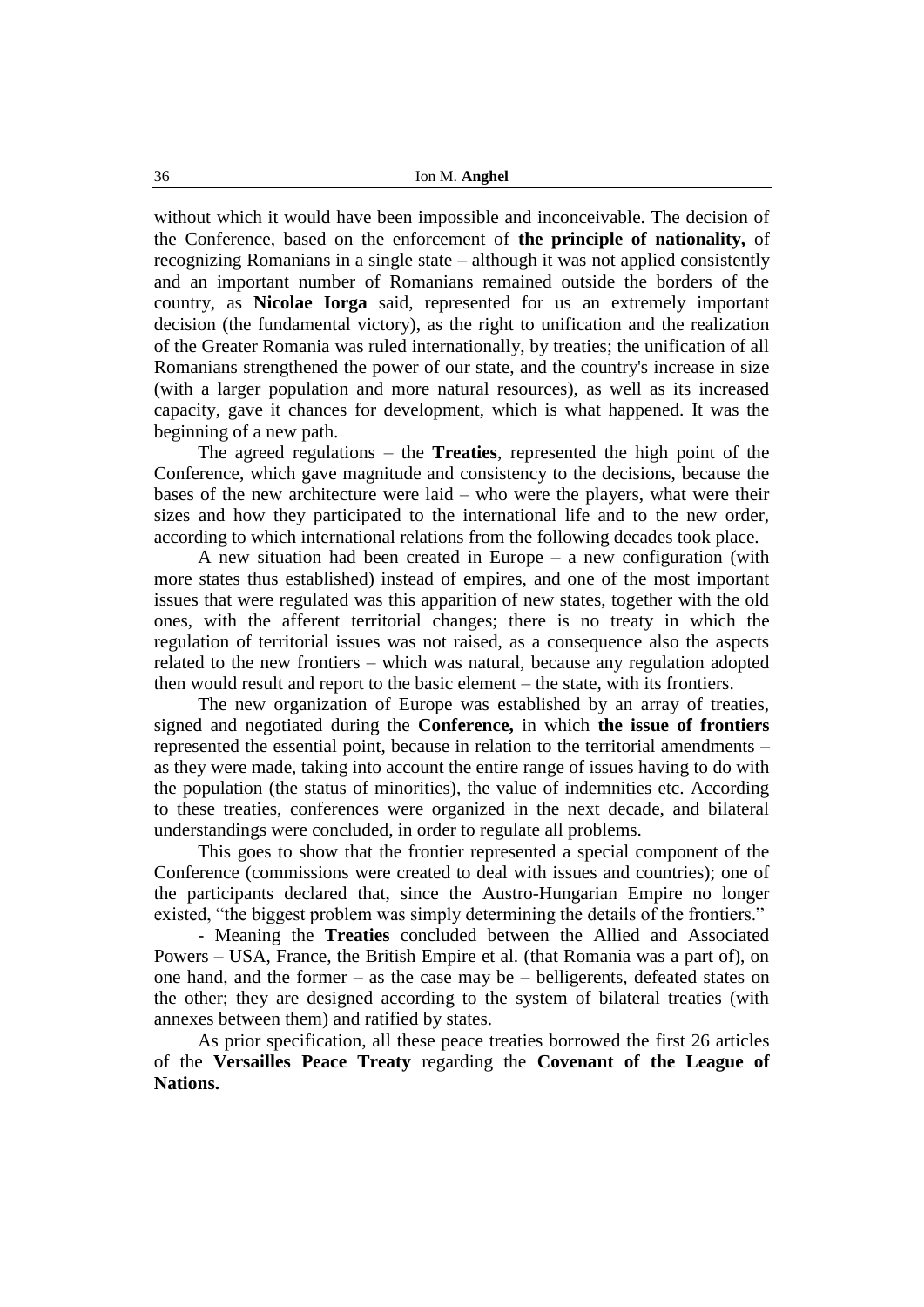**The Peace Treaty with Germany (Versailles, 28 June 1919),** ending the war and recognizing the principle of nationality, restored the independent Polish State – in relation with the three empires; it recognized the existence of the three Baltic states; Germany gave up its colonies; war reparations were provided (\$132 billions); as for Romania, the **Treaty of Bucharest (1918)** was considered null and void – the one in which Romania had concluded peace unilaterally, establishing the quota of war reparations that it was entitled to (1%).

 **The Peace Treaty with Austria (Saint-Germain-en-Laye, 10 September 1919),** with the addition of **The Treaty on Minorities (10 September, 1919) –** conditioning the restoration of the territory of those states on their acceptance of an imposed treatment of minorities – which caused the most tense discussions during the Conference; the dissolution of the Austro-Hungarian Empire and its termination *de iure*, by separation of Austria from Hungary; it was also decided what territories went to the other states from the former empire – Poland, Czechoslovakia, Yugoslavia and Romania – the Treaty having effect on Romania's western frontier.

**The Peace Treaty with Turkey (Sèvres, 10 August 1919)**

 **The Peace Treaty with Bulgaria (Neuilly sur Seine, 27 November 1919)** – which returned the South of Dobrogea to us.

 **The Peace Treaty with Hungary (Trianon, 4 June 1920)** through which Transylvania, Banat, Crisana and Maramures unified with Romania.

 **The Paris Peace Treaty (28 October 1920)** concluded with Romania, through which we were assigned the province of Bessarabia.

 **The Treaty of Sèvres (10 August 1920)**, concluded between the **Allied Powers and Poland, Romania, the State of Slovenes, Croats and Serbs and Czechoslovakia**, regulating the issue of frontiers, for an important number of states in the former Austro-Hungarian Empire, amiable to Romania<sup>8</sup>; the Treaty describes the frontiers of each of these states, including Romania, the negotiations and delimitation of frontiers between them were based on this Treaty.

These **Treaties** represented the trunk, from which grew the regulations that were further continued and transposed, for the settlement of the issues that had not been solved at the Conference, or decided by it.

- Romania, in its capacity as participant to war operations and due to its contribution to victory, participated to the Peace Conference and became part of all treaties – together with the Allied and Associated Powers, or by itself; in each of these treaties there are provisions, besides the general regulations, that apply to Romania, directly and specifically.

Romania did not participate to the signing of either of the three **Conventions of Armistice**: with Germany (11 October 1918), with Turkey (30

<sup>&</sup>lt;sup>8</sup> "Wishing to give sovereignty to Poland, Romania..., over the territories that are recognized to them, respectively, the frontiers between the descendants of Austro-Hungary are established...".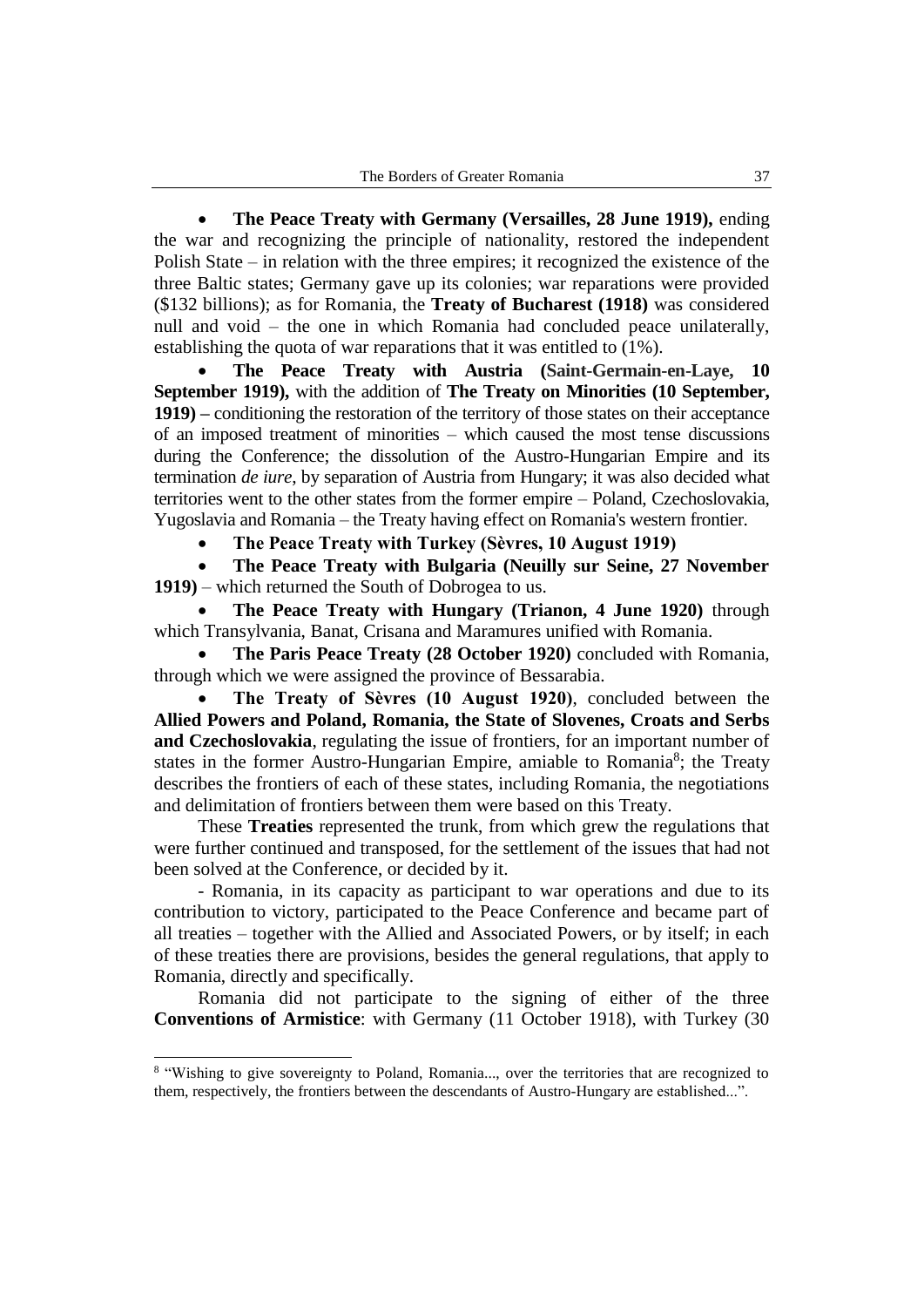October 1918) and with Hungary (in Belgrade, 13 November 1918); the reason behind Romania's non-participation was that by concluding the **Peace Treaty** of Bucharest (1918), it had exited the Alliance.

Romania did participate to the entire suite of post-conference reunions, together with France, England etc., in relation to the regulation of war reparations (*Amsterdam, San Remo, Boulogne, Spe, Lausanne* etc.) and concluded bilateral agreements for the settlement of financial aspects with Germany, Hungary, Bulgaria, Yugoslavia etc.

Romania's capacity as participant to the Conference was long discussed, raising delicate issues, since certain powers were stating that, by concluding **The Bucharest Treaty (1918),** Romania had lost its quality of allied state, since **The Alliance Convention (1916)** excluded the conclusion of separate peace; thus, Romania had become a neutral state, which could not take place to the Conference. Due to the ability of Romanian diplomacy and to the support given by France, we were recognized the quality of belligerent, but our status was that of country with **limited interests –** which meant that we did not take part in the decision-making process, not even when it referred to our rights; it was even said that Romania (just as the other countries with limited interests) was not treated any better than its enemies.

 As the conference was dominated by the five powers (USA, France, Italy, Great Britain and Japan) – **"states with general interests,"** while Romania was solely, part of the category of **"states with limited interests,"** although it was admitted as belligerent state, its role was that of listening and not of discussing. Reacting to the protests expressed by Romania in relation to the **Treaty of Trianon with Hungary** – regarding the frontier that had been established, *Lord Balfour* declared: "The countries are summoned to be notified of their frontiers, not to discuss them. This frontier was regulated by Commissions, by the **Council of Five** and by the **Council of Four**;" the commitment undertaken in the **Alliance Convention** of 1916 regarding frontiers was completely ignored.

Due to the intransigent attitude of the Romanian representatives, especially regarding the **Status of Minorities** (a true battle of the small countries, led by Romania, with the **Supreme Council**), we were given a categorical *ultimatum* of eight days to sign "the Treaty with Austria and the one on minorities – without discussions, reserves and conditions;" contrarily, the **Council** would request the departure of the Romanian delegation from the Conference, and those states would withdraw their diplomatic representations from Bucharest; this common dictate also failed; Romania softened its position, requesting the expansion of the term, but did not give up; finally, the **Supreme Council** accepted the elimination of certain provisions, agreeing with the reformulation of Art. 59 of the **Treaty with Austria at Saint-Germain-en-Laye (10 September 1919),** in which initially it was not expressly recognized that **Bucovina** belongs to Romania; the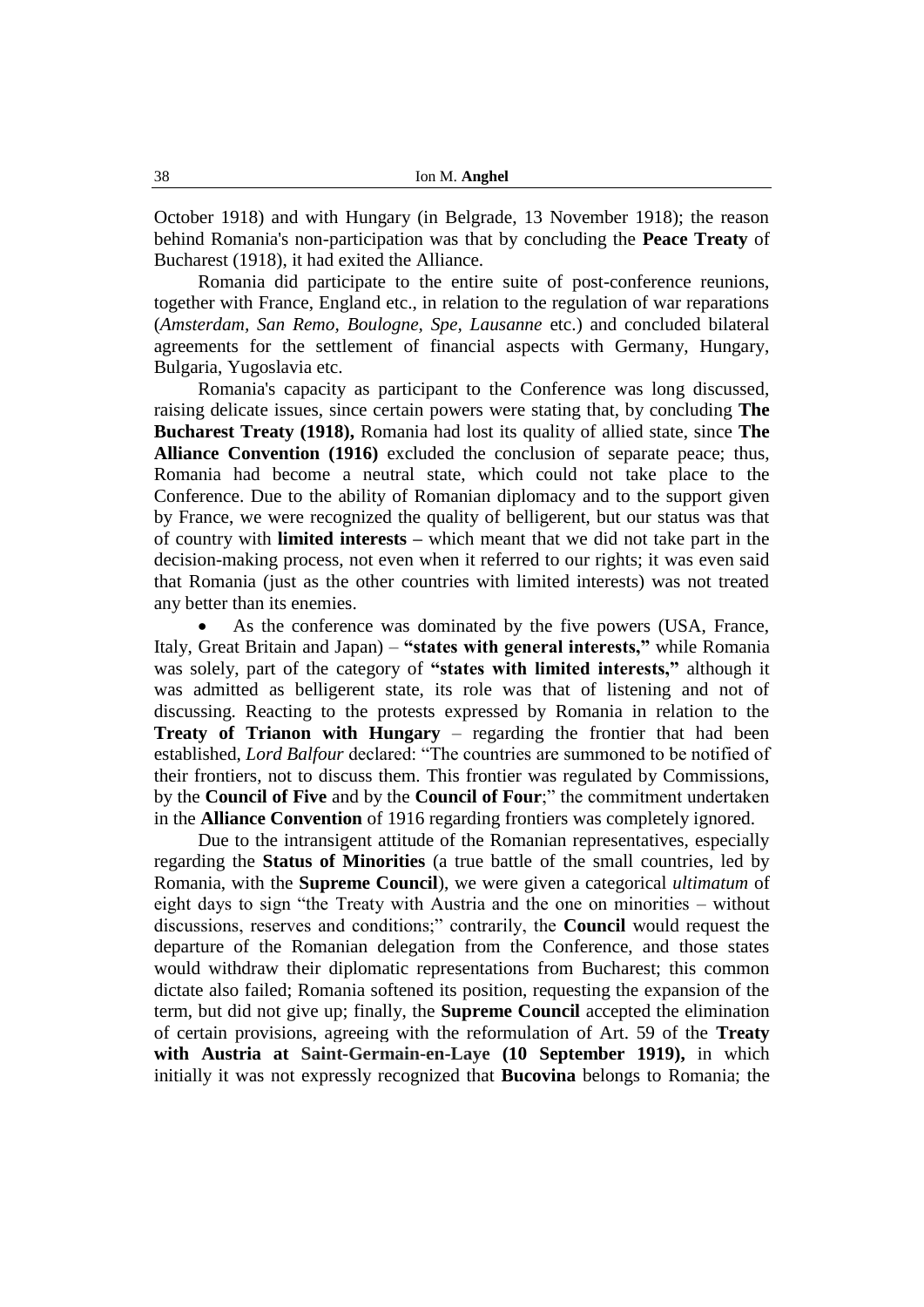text was formulated as follows: "Austria renounces in favour of Romania to all the rights and titles over the former Duchy of Bucovina, outside Romanian frontiers, as specified by the Decision of 28 November 1918, of unification with Romania."

At the signing of the Treaty, the Romanian Prime Minister gave a statement saying that Romania "keeps its reserves as shown by its declarations and proposals made during the meeting of 31 May 1919;" he also issued two letters concerning the Jewish question, in which it was shown that we are controlled by the "Great Powers" (Romania not accepting to be subjected to the control of other states, in its relations with its own citizens); therefore, Romania refuses to sign the **Treaty with Austria** (the Romanian Prime Minister leaves the Conference), and subsequent to the *ultimatums* and threats that Romania could be excluded from the lines of **The Allied and Associated Powers**, he prefers to resign than to give in.

 As a general note, we would like to state that, although **France** supported us for the most part during the Conference, in spite of the rough tone used by the President of the Conference – *G. Clemenceau* – the attitude of the **USA** and **England** was not exactly benevolent (the USA contested our right to participate to the Conference and did not take part in the **Paris Treaty** regarding the retrocession of Bessarabia, and later pressured **Japan** not to ratify it – and so the treaty did not become effective); **Italy** was on the side of Hungary, against Romania, when discussing about the frontier (agreeing with the referendum proposed); Japan was not interested in Romania's problems; with the entire unfavourable context (contesting the quality of participant to the Conference, protecting the interests of Austria and Hungary, against Romania, as well as the infringement of the alliance convention), the ideal was achieved – Greater Romania.

Even though we were not completely successful – as we had the right to – and the solutions were not all that we wanted, we must be satisfied with what the **Great Powers** gave us, in spite of the stormy meetings and violent arguments – sometimes tragic, the participation to this Conference remains for us the most luminous page of Romanian history, when brilliant officials of Romania and its diplomacy were successful – it was a *summum,* and they deserve gratefulness for their high class of brave, patriotic representatives.

## **3**. **The Frontiers of Greater Romania, as they were established at the Paris Peace Conference (1918-1920) by the Main Allied and Associated Powers – with "general interests."**

- Subsequent to the decisions of the Conference to recognize new states or to change the territories of others, based on the system of the **Paris Treaties (1918-1920)**, the number of states neighbouring Romania rose. Thus, Romania had to establish the common frontier with six states: USSR, Poland, Czechoslovakia,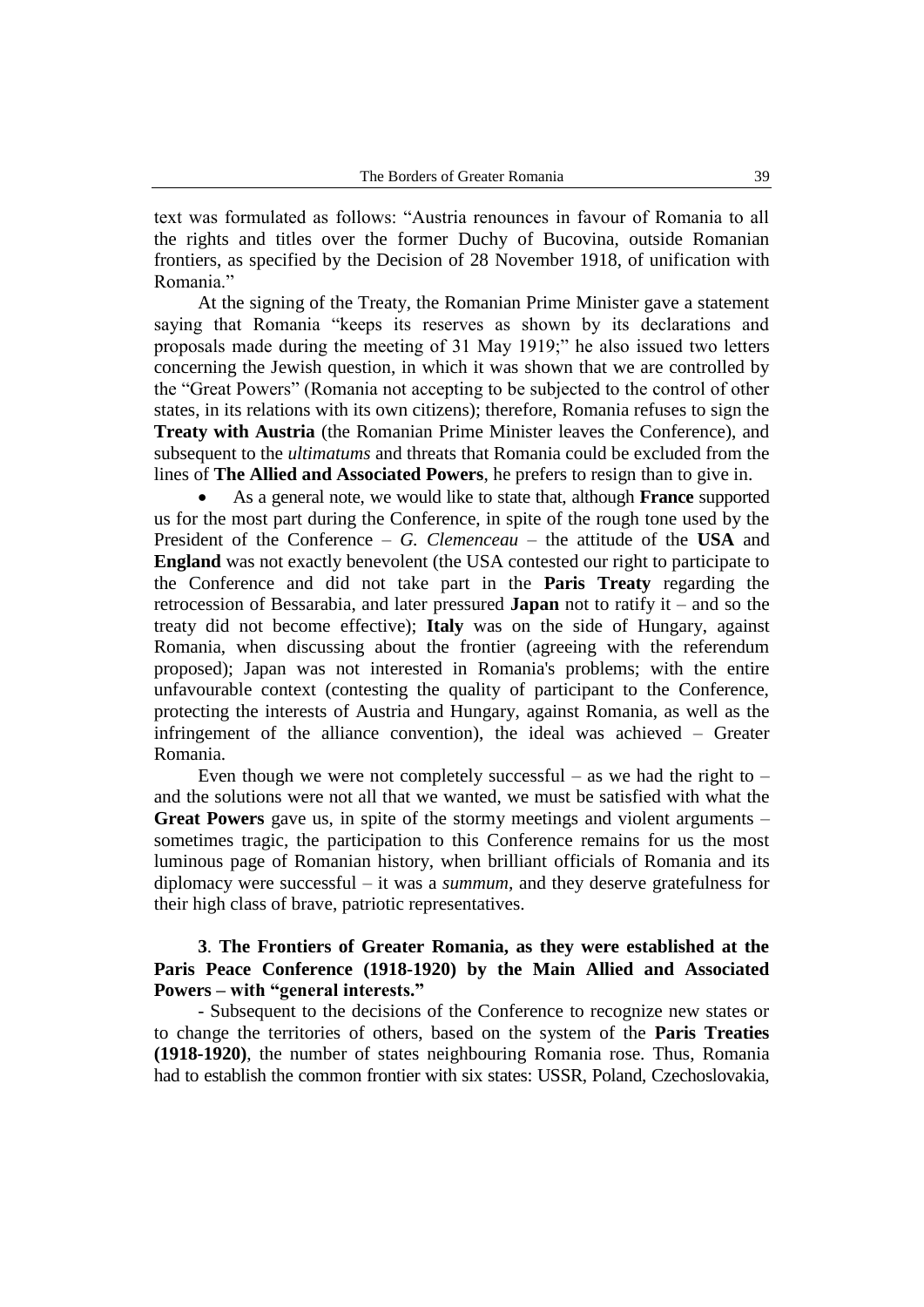Hungary, Yugoslavia and Bulgaria – meaning with all its neighbours. All these frontiers were established through the **Treaties of Paris, Trianon, Saint Germain, Neuilly sur Seine** and in some cases described – **Sèvres**. The new frontiers were fully suited to Romanian interests also, due to the friendly relations established with some countries – even since the Conference – which allowed it to tie privileged relations, especially since all these neighbouring states were equally interested to keep the system established at the Conference.

- These frontiers – in the form established at the Conference – did not survive, unfortunately; – some of them not even for two decades. After the conclusion of the **Conference**, the order established by it was put under question subsequent to the changes of alliances and forces; the situation changed structurally – quite dramatically for Romanian frontiers during the years 1938- 1940, subsequent to the annexation of **Austria** by the **German Reich** and the expansion of the influence thereof in this area – which led to a new wave of imbalance. The process of territorial changes continued then in the context of the Second World War, and especially after the **Paris Peace Conference** (1947). As some of the neighbouring states of Romania – Poland and Czechoslovakia – disappeared, we were no longer neighbours; the injustices against our country in 1940 were only partially righted – by the restoration of the northern part of Transylvania, and the frontiers in the region suffered amendments in favour of the USSR, Romania no longer had Poland and Czechoslovakia as neighbours. In its current stage, the place of the  $USSR - as$  neighbour – is taken by Ukraine and Moldova; Hungary, Serbia and Bulgaria remain ours neighbours. These changes took place as part of a process of reversals – ultimatums, dictates, acts of aggression etc.

The territory of Poland was divided between Hitler's Germany and the Bolshevik Russia of Stalin, and so it disappeared as a state; Czechoslovakia was defeated by Germany, the region of Sudetenland, and by the "appeasement policy," namely the **Munich Dictate** (1938) between Germany, Great Britain, Italy and France – concluded under the threat of the war of aggression and the use of force – the rest of the territory dissolved under the protection of Hitler's Germany (1939); the march of Nazi Germany towards the Balkans takes place, with all the conflicts it generated.

Romania, in its turn, was strongly affected in 1940 by the fall of the **Versailles** system, and hit by the terrible acts of violation of its territory according to **the Moscow Ultimatum** (26 of June) and **the Dictates** of **Vienna** and **Craiova**: the eastern frontier was modified – when USSR took Bessarabia again, Northern Bucovina and the Hertza Region; by means of **the Vienna Dictate** (30 August – orchestrated by *Ribbentrop* and *Ciano*), Horthyst Hungary took the northern part of Transylvania, inhabited by two million Romanians; **the Treaty of Craiova** (7 September), gave Bulgaria the two counties in southern Dobrogea.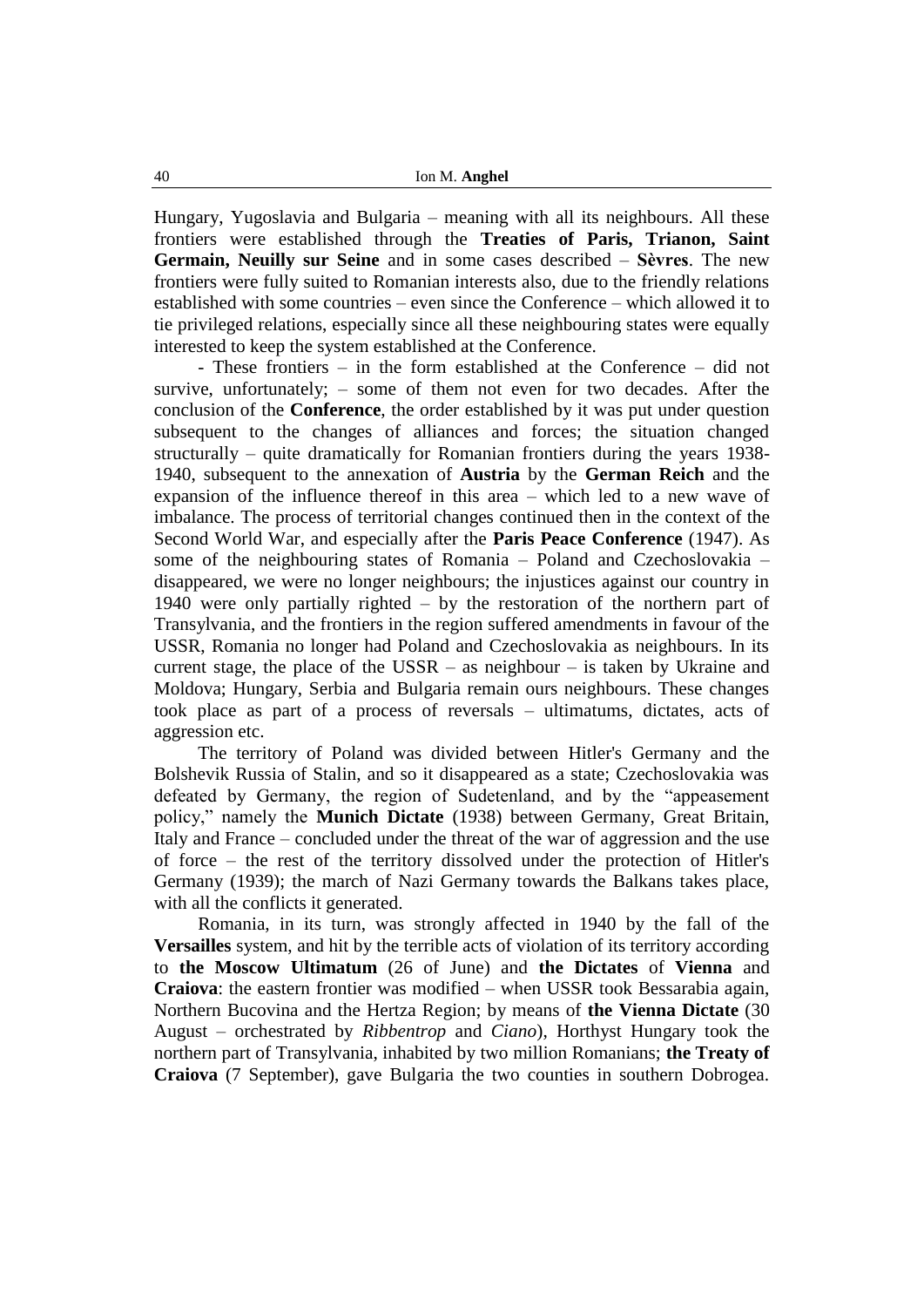This triple blow meant the loss of one third of the country's territory, with its population and resources, bringing Romania to the point of dissolution.

Thus, the frontiers established for Greater Romania were structurally modified regarding the neighbouring states, as well as alignment of frontiers.

- The frontiers resulted from the Treaties were the following:

**a. The frontier between Romania and Poland** was established by the **Treaty of Sèvres (10 August 1920)**, concluded between the **Main Allied and Associated Powers** and **Poland**, **Romania**, the **State of Slovenes**, **Croats** and **Serbs** and **the Czeckoslovakian State** regarding certain borders of these states (10 August 1920); in accordance to the provisions of Art. 3-6 of this Treaty, the High Contracting Powers **recognize** Romania's **sovereignty** over the territories bordering **Eastern Galicia**, as following: "From the common point of the former borders of Bessarabia and Bucovina, on the main course of Nistru and until a flat point approximately 2 kilometres downstream from Zaleszcyski; the main course of Nistru upstream; ... the old administrative border between Galicia and Bucovina, ... the point of the Carpathians, common to the basins of the three rivers, Tisa, Viso and Ceremuş; the former border between Hungary and Galicia. The point (level 1655) is the common point of the three borders between Romania, Galicia and Czechoslovakia."

**The Peace Treaty with Austria (Saint Germain, 10 September 1919)** had been signed in the absence of the Romanian delegation, which considered it "incompatible with national dignity and independence." The negotiations for the conclusion of this treaty were the hardest and most controversial ones from the entire Conference, reaching conflicts and extreme situations; only on 10 December 1919 did Romania sign the **Treaties with Austria, Bulgaria** and **the Minority Treaty**.

Only after the reaction of the five countries (Romania, Poland, Czechoslovakia, Serbia and Greece) – thus initiated by the Romanian delegation, who threatened that they would not sign the document "if they are not treated, differently" they were finally "listened," but not "consulted;" in the context of the talks and the confrontations that took place between the **Supreme Council** and the five states, and especially Romania, due to the provisions of the **Status of Minorities** (by which the Great Powers reserved the right to get involved in internal affairs, under the pretext of the protection of minorities, while refusing the enforcement of such a provision in their case). Based on **the Minority Treaty**, there rose the issue of Hungarian minority citizens who chose Hungarian nationality – an issue that was discussed for a decade (including at the Geneva Conference of  $1922$ <sup>9</sup>, but also Bulgaria's claims at the third Balkan Conference, conditioning their participation on the settlement of the issue of the cohabiting nationality in Romania.

<sup>9</sup> See Louis Delbez, *op. cit*., pp. 285-286; *Dicţionar de Drept Internaţional Public*, 1982, pp. 203-204.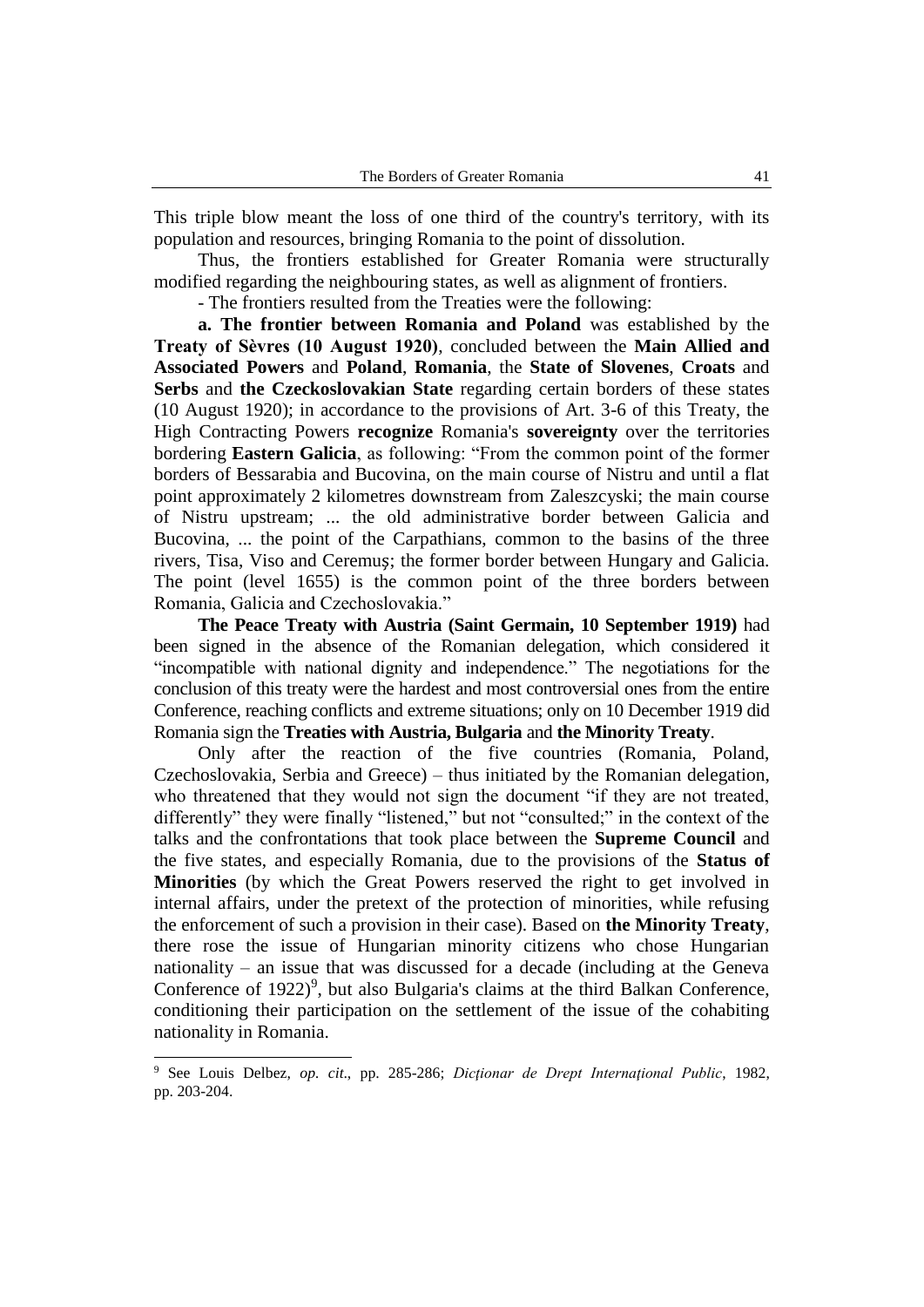In relation to this Treaty, Romania declared that it does not accept a frontier with Bucovina, which would deprive it of a common border with Poland; finally, **the Supreme Council** gave in, recognizing **the Act of Cernăuți** of 28 November 1918, and the Treaty of Sèvres (10 August 1920) stipulated that "the Romanian-Polish border has been finally set."

**b. The border between Romania and Czechoslovakia.** By means of the Treaty of Sèvres, concluded between the main **Allied and Associated Powers** and **Poland, Romania**, the **State of Slovenes, Croats** and **Serbs** and the **Czechoslovakian State** regarding certain borders of these States (10 August 1920), art. 3-7 established that the Romanian – Czechoslovakian border is the one described in Art. 2-4 of the Peace Treaty; therefore, the described frontier line is the following: "from level 123, to approximately 1200 m east of Magosliget, which is the common point of the three borders of Czechoslovakia, Romania and Hungary, towards north-east, up to the waters of the Batar: ...the course of Batar upstream..., and from here to the south-east, up to level 943, south of Remete..., the division line of the waters of Tisa to the north and Tur to the South... Tisa's course upstream, ... the division line of Tisa and Viso ... point 1655 is a common point to the three borders of Czechoslovakia, Eastern Galicia and Romania."

**c. The frontier between Romania and Hungary,** after the unification of Transylvania with Romania, was established by **the Treaty of Trianon** (4 June 1920), concluded between the **Allied and Associated Powers** (including **Romania**) on one hand, and **Hungary** on the other. The terms of this Treaty are as following: "Hungary renounces in favour of Romania to all its rights and titles over the lands of the former Austro-Hungarian monarchy, situated beyond the borders of Hungary, as established in Art. 27, Part II (the Hungarian border) and recognized by the Treaty here in or by any other Treaties concluded in order to regulate current businesses, as being part of Romania" (Art. 45); Art. 46 provides the setting up, by a certain date, of a Commission in order to establish on land the line of the frontier. Art. 27-3, Part II (Hungarian borders) describes the frontier between **Hungary** and **Romania** "from the above-defined point (Gyala and Oszentivan) to east north-east, until a point chosen on the Maros river, approximately 3 kilometres upstream, on the bridge of the railway connecting Mako to Szeged ..., the course of river Maros upstream ... the line passing by Nemelpereg, to the common frontier point between Hungary, Romania and Czechoslovakia ... east of Kis-Palad and Magosliged. "This frontier was going to be drawn on land by the Delimitation Commission (Art. 29); in the case of frontiers on water, the frontier is the median line for non-navigable courses and the median line of the navigable channel for the navigable ones; a series of rules is established regarding the enforcement of these provisions. There are also provisions regarding the Danube (it being declared international, from Ulm, with the entire navigable part of this network, until its flow into to the sea.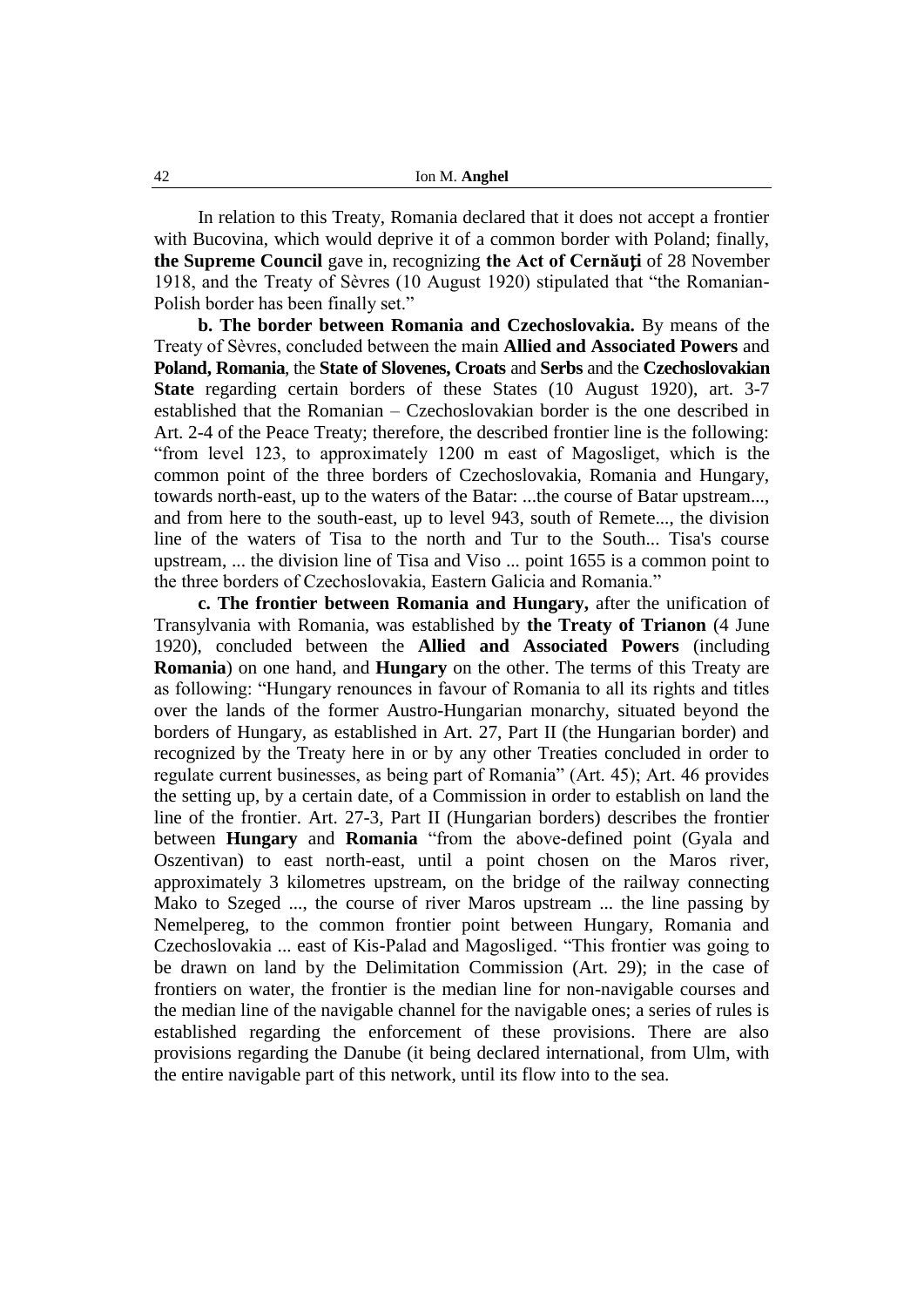In the Treaty of Sèvres, concluded between the **Great Allied and Associated Powers** and **Poland, Romania, the State of Slovenes, Croats** and **Serbs** and the **Czechoslovakian State**, regarding certain borders of these States (10 August 1920), it is provided in Art. 3 that the High Contracting Parties recognize the **sovereignty** of Romania over the lands bordered by Hungary (see map no. 2 with Hungary): "The border described in Art. 27-30 of the Peace Treaty concluded with Hungary on 4 June 1920."

Art. 5 states that Art. 28-35 (on maps, the *modus operandi* of the frontier commissions, the frontier signs) and Art. 362 (regarding voting, in case of parity) from the Treaty with Hungary, are applicable to the route on land of the borders provided in the Treaty herein (rule applied to all the borders of Romania provided in the Treaty herein).

By the **Convention of Armistice** concluded between the **Great Allied and Associated Powers** with **Hungary** (Belgrade, 31 October 1918), the latter undertook to withdraw its troops on a certain alignment; Romania did not participate to its signing, nor was it consulted; if this alignment had become frontier line, the solution would not have been acceptable for it, because it was arbitrarily cutting off Romanian territories, and part of the Romanians would be left out; fortunately, this line, established by the Convention of Armistice, did not become a route of the frontier line, Romania succeeding in averting this danger (by contesting the Armistice by means of the **Letter** of its delegation to Belgrade). The **Letter** of Romanian delegation to the Conference of 6 March 1918 showed that the *Caroly* Government "could only negotiate in Belgrade on behalf of the Hungarians, while the Romanians in Hungary had, since 18 October 1918, their own government, duly established and recognized by the Hungarian Government." In the end, the line of the Romanian-Hungarian frontier was decided by the **Territorial Commission** of the Conference<sup>10</sup>, without the participation or consultation of Romania (19 June 1919); at the protests of I.C. Brătianu that the Committee decided the frontier and the Romanian delegation was simply notified of it, robbing it of its ability to negotiate; but this line, which had been decided, was not consistent with the line provided in the **Alliance Convention** of 1916. Then, there was Hungary's endeavour (*Apponyi*), proposing the organization of a plebiscite (hoping to restore the former "millenary" Hungarian kingdom) – a proposal supported by the PM of Italy; finally, the President of France and the Conference (*Millerand*) rejected, at 6 May 1920, the Hungarian proposal, motivating the decision by stating that Hungary had a responsibility subsequent to its participation to the war, and *Count Teleky* sent a note showing that Hungary

-

<sup>10</sup> In the arbitrage regarding *cession of vessels and tugs for navigation on the Danube* (1921), the Romanian thesis was accepted, according to which Romania was not bound by the armistice of 3 November 1918 between the Allied and Associated Powers and Austro-Hungary, because at that time it was not one of the Allied and Associated Powers.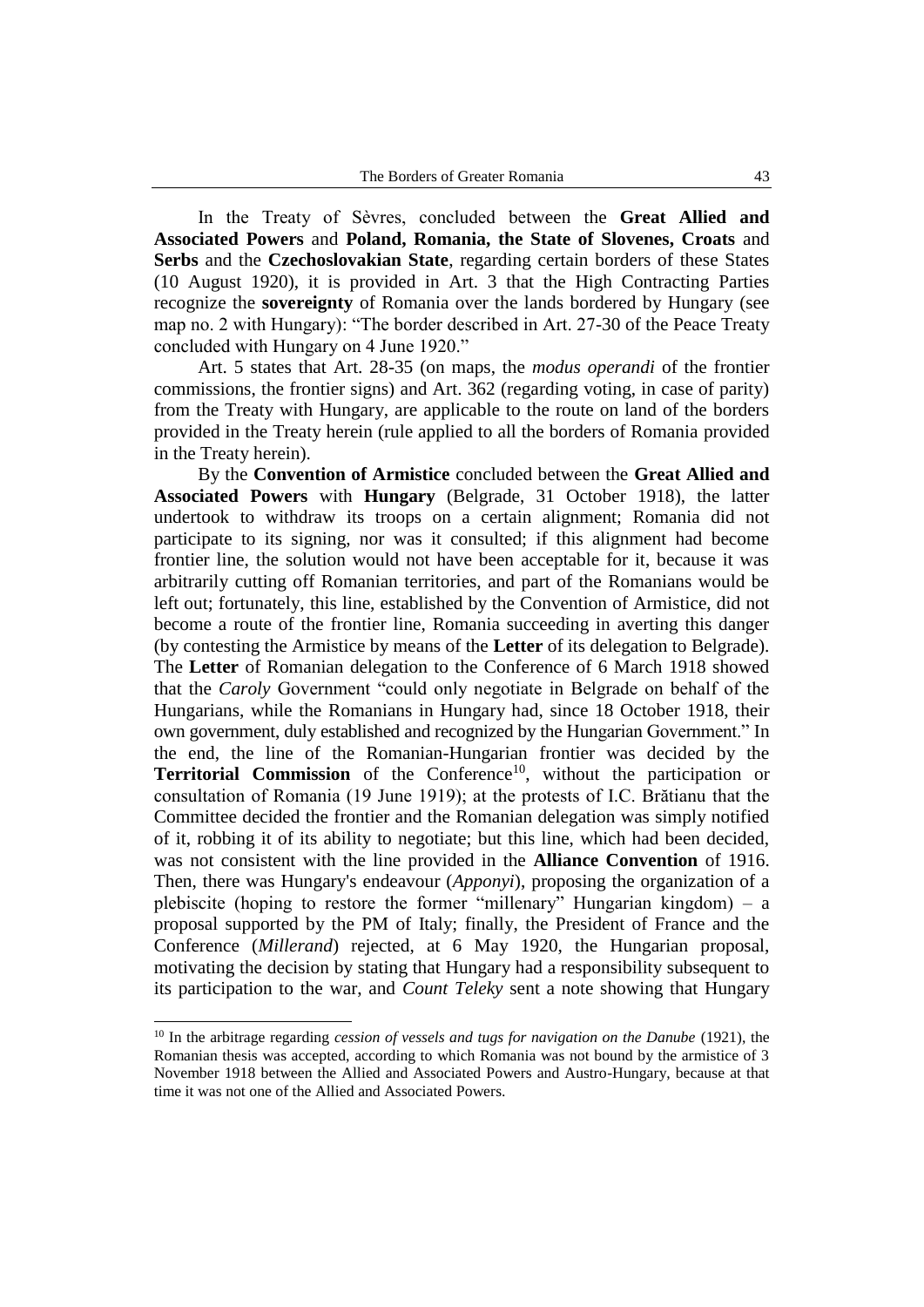would sign the Treaty (Trianon, 4 June 1920). In relation to the situation created by the events in Budapest – the leader of the anarchists, **Bela Khun,** taking power and establishing **the Soviet Hungarian Republic,** with the support of Bolshevik authorities in Russia – when he tried to regain control of Transylvania, the Romanian troupes, situated on the line that had been established at *Compiègne*, forced the Hungarian Bolshevik attackers to retreat on the other side of **Tisa**, and their retreat led to the armed occupation of Budapest (22 July 1919); that created a difficult situation, due to the ultimatum given by the President of the Conference, *Georges Clemenceau.*

By means of the **Armistice Convention** of 20 January 1945, Hungary undertook to withdraw its troops and officials from Romania at the borders of 31 December 1937, and the Peace Treaty of 1947 establishes the frontier with Hungary: "the decisions of the Vienna Sentence of 30 August 1940 are declared null and void. The frontier between Romania and Hungary, ... by means of the treaty herein, as it existed at 1 January 1938;" a similar provision exists in **the Peace Treaty** with Hungary.

Starting with 1950, there have been a series of treaties and agreements regarding the regime of state and collaboration frontiers (1963) and various minutes regarding the performance of works for the regularization of frontier waters.

**d. The frontier between Romania and Yugoslavia** was regulated by **the Treaty of Sèvres (1920)**, the route being established in accordance with Art. 3 (2). There is a description of the frontier line on the Danube (Belgrade, 1933): the Danube frontier starts at the point situated at the middle of the main navigable channel and the thalweg, which also governs the distribution of the existing islands; the route of the frontier line is also thus marked. Then there was an array of regulations, by agreements regarding the preservation and restoration of frontier signs (1957), fishing in frontier waters (1961), the settlement of issues regarding the frontier regime, the small frontier traffic (1970) as well as the Agreements on the construction and exploitation of the hydro-energetic and navigation system at the Portile de Fier (1963), followed by agreements on the rectification of state frontiers in the areas of the Portile de Fier 1 and 2 dams (1964 and 1986) and other agreements regarding the exploitation thereof, etc.

**e. The frontiers between Romania and Bulgaria** were established by means of the **Peace Treaty of Neuilly sur Seine (27 November 1919)**; the Treaty stipulates, in Art. 27-5, that the Bulgarian frontier follows the line "de la Mer Noire, jusqu'au Danube: la frontière telle qu'elle existait au premier août 1914, de là jusqu'au confluent du Timok" – referring to the frontier that existed at 1 August 1914, with some amendments. Thus, the frontier on the Danube and the one on land were sanctioned, the latter having been set by means of the **Peace of Bucharest (1913).** The signature of this Treaty was a condition imposed to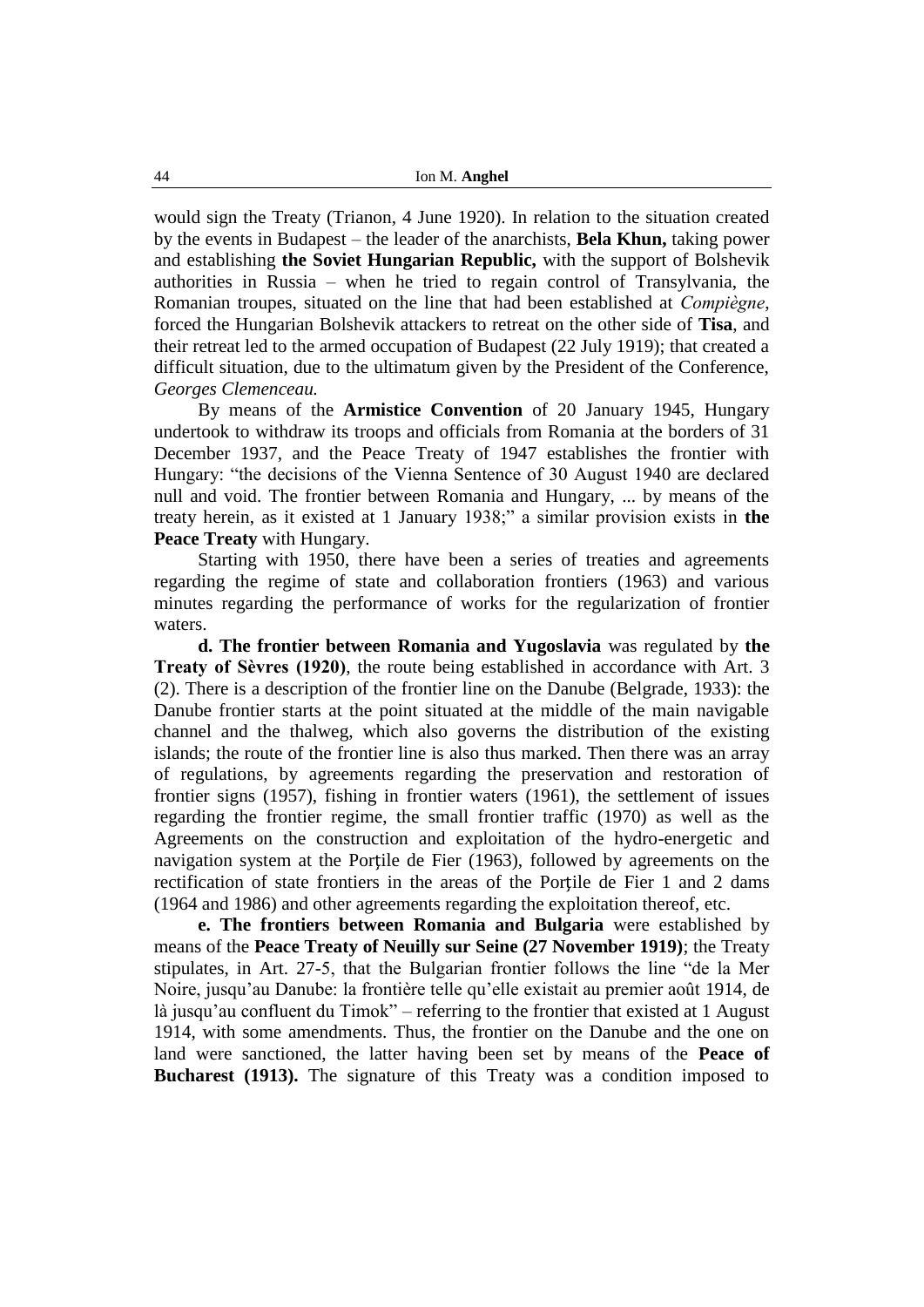Romania by an ultimatum of the **Supreme Council** regarding the acceptance of the **Treaty with Austria** (which took place on 6 December 1919, when the Romanian Government officially accepted this).

In the **Treaty of Sèvres,** concluded between the **Main Allied and Associated Powers** and **Poland, Romania**, the **State of Slovenes, Croats** and **Serbs** and **the Czechoslovakian State**, regarding certain borders of these States (10 August 1920), it was provided in Art. 2-2 that **the borders between Romania and Bulgaria** are those which are described in Art. 27-5 of the **Peace Treaty concluded with Bulgaria (27 November 1919).**

Regarding the trajectory of the regulations: **the Berlin Treaty (1878)** had established as frontier between Romania and Bulgaria the following: "the right bank of the Danube, from the former frontier of Serbia, until the point to be established by the European Commission, east of Silistra, and from here, towards the Black Sea, south of Mangalia, which belongs to the Romanian territory" (Art. II, Par. 1). After the Second Balkan War, the Peace Treaty was signed between Romania, Greece, Montenegro, Serbia and Bulgaria (Bucharest, 1913); this document (Art. 2) and the attached Protocol established the land border between Romania and Bulgaria; Bulgaria was giving Romania Southern Dobrogea, until the Turtucaia – Ecrene line, the Cadrilater belonging to Romania.

The Danube frontier between Romania and Bulgaria had been regulated by means of the **Convention for the delimitation of the Danube frontier (Sofia, 1908),** stating that the frontier line is the one passing through the middle of the river (when there is a single river bed) and on the middle of the arm containing the thalweg, when the river is separated by islands, in several arms (Art. 1); the islands were divided (the **Minutes** concluded on 11 October 1908 in Bucharest is the document that distributed the islands, in accordance with the provisions of the Convention). In 1909, Giurgiu and Bucharest hosted the works of the Mixed Commission regarding taking possession of the islands, as per the Convention of 1908. Although the Danube frontier remained unchanged so far, the land frontier was amended by the **Treaty of Craiova** (7 September 1940), the frontier segment between Romania and Bulgaria, comprised between the Danube and the Black Sea is modified, following the route in the **Protocol** (Art. I); this frontier is declared final and perpetual, each of the parties undertaking to no longer formulate any territorial claims (Art. II). The Protocol signed at the same date, describes **the frontier that starts immediately upstream from Silistra, until it reaches the Black Sea, 8 kilometres from Mangalia.** 

In the following period, a series of conventions and understandings between the two parties were concluded: the convention on the settlement of conflicts and frontier incidents, the Agreement on the facilitation of passenger traffic (1971), a series of understandings regarding the cooperation specific to a proper neighbouring relationship etc.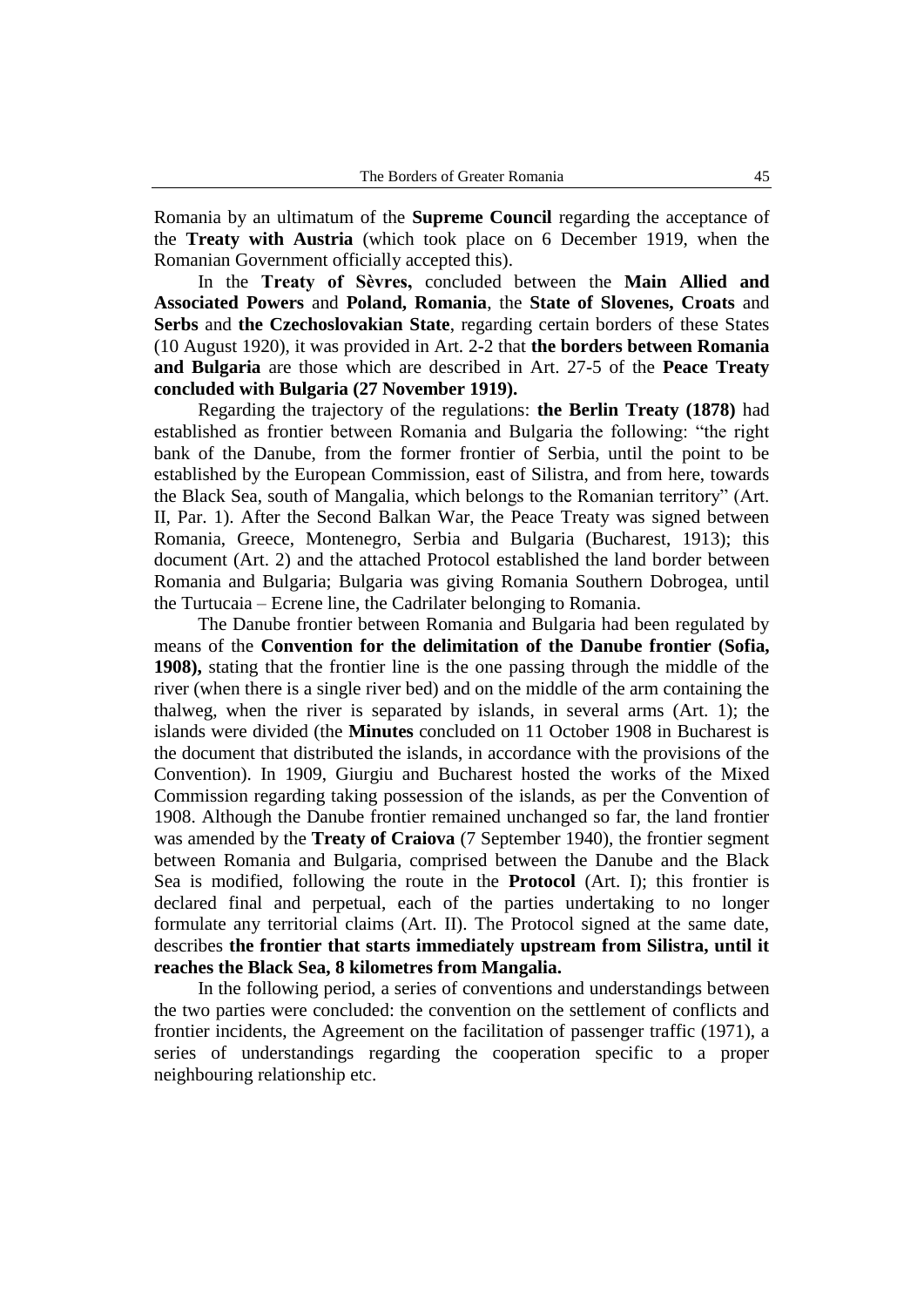**f. The Reunification of Romania with Bessarabia<sup>11</sup>** was sanctioned by the **Main Allied Powers** (the British Empire, France, Italy and Japan) and **Romania**, by means of the **Paris Treaty,** signed on 28 October 1920; the treaty did not become effective, as it was not ratified by Japan. Art. 1 stipulates that "The High Contracting Parties recognize the sovereignty of Romania over the territory of Bessarabia, comprised between the current frontier of Romania, the Black Sea, the course of Nistru, from its mouth to the point where it is crossed by the former border between Bucovina and Bessarabia, and this former border."

The regain of Bessarabia by Romania was not only **legitimate**, but also **compliant** to International Law – as stated in the Treaty. In its preamble, it is stated that it is in the interest of general peace in Europe to assure the sovereignty of Bessarabia, corresponding to the aspirations of the population, and that "from all points of view – geographic, ethnographic, historical and economic, the unification of Bessarabia with Romania is fully justified."

The Czarist Russia, defeated in battle – after the armistice, concluded the Peace of **Brest-Litovsk** with the **Central Powers**, leaving the **Allied and Associated Powers**. Due to its internal unrest (civil war) and the overtake of power by the Bolsheviks, it did not take part in the Conference or the Treaty; therefore, a legal issue was raised: a treaty only produces effects between its contracting parties (*pacta tertiis nec nocent nec prosunt*) and it cannot impose obligations on a State that it did not agree to (Art. 34 of the **Convention for the Codification of Treaties Law**, and international case law). That is why in Art. 9, it is mentioned that, since Russia was no longer among the participants to the Conference and there was nobody there representing it, the High Contracting Parties were considering inviting it to adhere to this Treaty, as soon as the country had a government that they recognized; they reserved the right to submit to the arbitrage of **the Council of the League of Nations** the issues raised by this government, stating that "it is well established that the borders set by this Treaty, as well as the sovereignty of Romania over the lands that it encompasses, will not be subject to discussion." (Art. 9). The decision of the Conference, in this regard, was founded and had legal value, because the Conference had established the conditions of peace and the new order for the purpose to assure durable peace and was entitled to do so, by the decision expressed in that Treaty.

**The Treaty of Sèvres (10 August 1920)**, concluded between the main **Allied and Associated Powers** and **Poland, Romania, the State of Slovenes, Croats** and **Serbs** and **the Czechoslovakian State** regarding certain borders of these States, stipulates in Art. 3-5 as north-eastern frontier of Romania a line that would be established later.

-

<sup>11</sup> Despre frontiera româno-sovietică, ucraineană, moldovenească, v. Ion M. Anghel, *Tratate ... şi tratate, Pagini din diplomaţia României*, Editura Junimea, vol. II, pp. 135-175 and *The Eastern Frontier of European Union – expression of The Past/Future Binome,* in Annals, Series on History and Archaeology, 2015, pp. 38-48.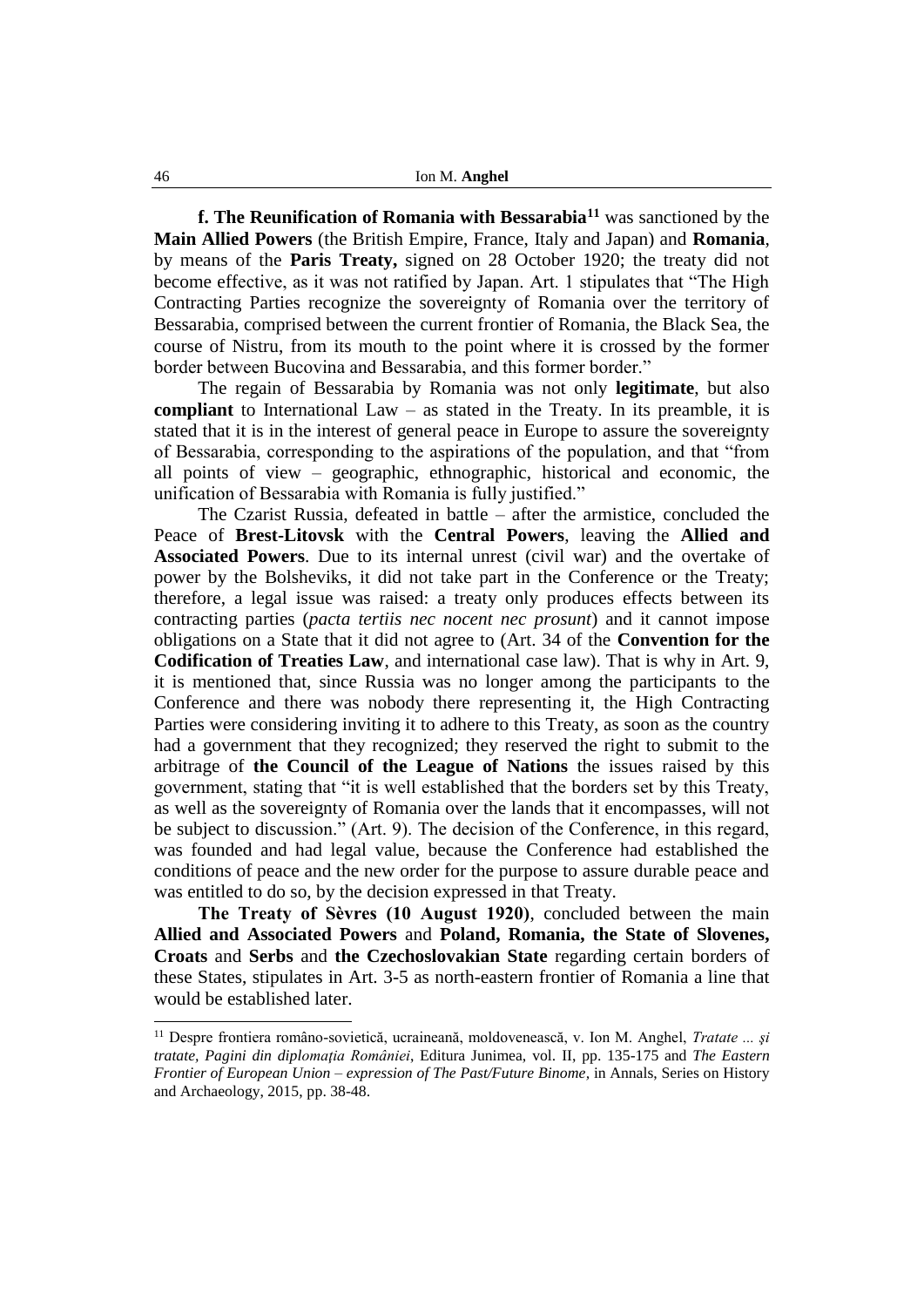Yet a regulation of the frontier with Russia only took place in 1940; this was the Moscow Ultimatum, dictate, which took place one year after **the Ribbentrop – Molotov Pact (1939)**, in which time the USSR prepared to attack Romania and refused the regulation of the border. USSR's policy with Romania was of continuous bullying and threat. The array of negotiations that followed after the signing of the conventions regarding the definition of aggression (1933) could not lead to the establishing of the diplomatic relations, because Russia insisted in mentioning the issue of Bessarabia as a difference; it was only in 1934 when the normalization occurred, without regulating the issue of the frontier.

The **Protocol** concluded between **Nicolae Titulescu** and **Maxim Litvinov (1936)** regarding the mutual assistance within **the League of Nations** provided the commitment that "the Soviet troops cannot pass the Nistru without a formal request approved by the Royal Government of Romania," and that "at the request of the Royal Government of Romania, the Soviet troops must retreat immediately from the Romanian territory, East of river Nistru."

The **Additional Protocol to the Soviet – German Pact (23 August 1939)**  stipulated that "With regards to South-Eastern Europe, the Soviet party expresses **its interest in Bessarabia.** The German party declares its total political disinterest regarding these territories." The regulation of the border between Romania and Russia is mentioned in the **Armistice Convention** and in the **Peace Treaty (1947) –** "Romanian frontiers ... will be those in effect as at 1 January 1941..." And as an explanation, the contents of the **Armistice Convention** were added – "The Soviet-Romanian frontier is thus established in accordance with **the Soviet-Romanian Agreement** of 28 June 1940" (Art. 1).

By the **Moscow Ultimatum** of the Soviet government of 26 June 1940 (10 PM), the Romanian Government was urged "to return Bessarabia to the Soviet Union at any cost," and "to transfer to the Soviet Union the north of Bucovina, with the frontiers in accordance with the attached map" – the forms show – yet it was known that this part of Romania had never belonged to Russia; "the Soviet Government awaits the answer of the Royal Government of Romania during the date of 27 June of this year," – which results that the evacuation operation should have commenced long before the formulation of the request. The **Ultimatum** of the night of 27/28 June 1940 requested the Romanian troops to evacuate the territory of Bessarabia and Bucovina within four days, and in the same day, for the Soviet troops to occupy the main points on its territory; the Soviet troops did, in fact, occupy, even since the day of 28 June – the last day of the term, which is a gesture that demonstrates an armed aggression in its typical form; the description of the imposed schedule and the measures taken representing the classic form of an armed aggression.

**The Paris Peace Treaty (1947),** describing the frontier line referred to in the treaty, is followed by **the Protocol** of 1948 and 1949, besides the **Minutes**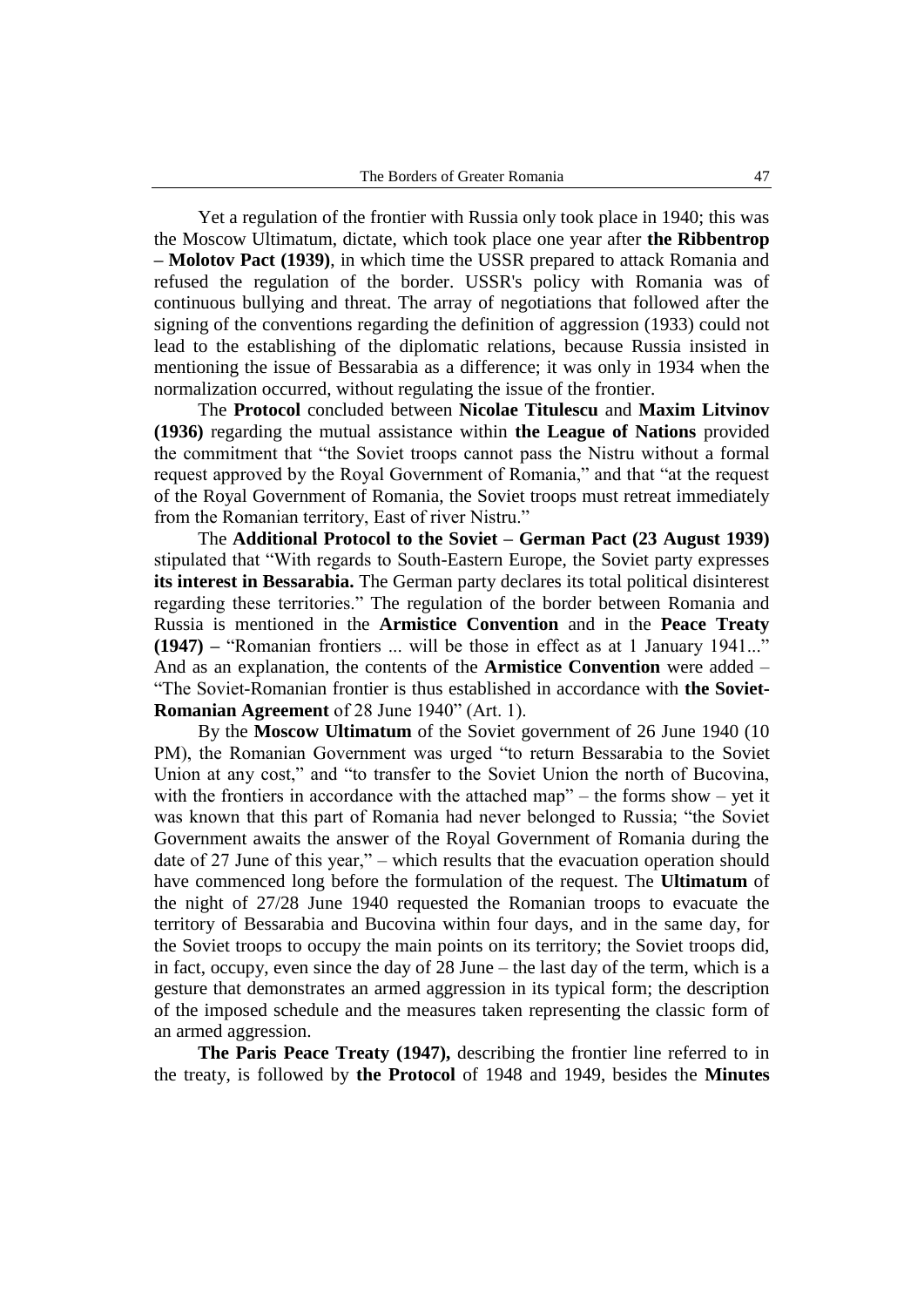handing over the **Snake Island (1948);** of importance is also the **Treaty** on the regime of the State frontier, collaboration and mutual assistance on frontier issues (1961), which recaps former documents; a series of other documents regarding the traveling regime between the two countries, the small frontier traffic etc. The border between Romania and Ukraine is identical, to the border between Romania and Russia ("as defined and described in the Romanian-Soviet Treaty of 1961").

**g**. The **Peace Treaty with the Ottoman Empire** (Sèvres, signed by Romania at 10 August 1920) did not take into account the establishment of the frontier between **Romania** and **Turkey,** as these countries were not neighbours, nor had there been any territorial amendments of the latter; the issue here was the recognition of the new States, with their territorial amendments, based on the decisions of the Peace Conference, considering that Turkey had taken part in the war – being belligerent, as well as its location in an area that had suffered from frontier shifts. Therefore, the participation to this Treaty was of interest to Romania.

That Treaty provided the obligation of the **Ottoman Empire** to recognize the full validity of the **Peace Treaties** and their additional consequences, which were concluded by the Allied Powers with those who had fought together with Turkey; to accept the provisions that had been or were going to be taken regarding the former German Empire, Austria and Bulgaria, and recognize the new States in the thus-established frontiers (Art. 133). It was provided that the Ottoman Empire recognized the frontiers of Greece, Austria, Bulgaria, Hungary, Poland, the State of Slovenes, Croats and Serbs and the Czechoslovakian State, as mentioned in Art. 133, or by all the complementary Conventions (Art. 134). Therefore, Turkey was bound by all the decisions adopted at the Conference, and this obligation was also valid for Romania, as part to this Treaty.

A second aspect of interest to Romania was the regime of the Black Sea. Romania had not participated at **the London Conference** (15-17 February 1920), in order to defend its viewpoint, when the Prime-Ministers of **England**, **France** and **Italy** decided to establish an **International Commission of Straits**, of which only their representatives and those of the US would be part; although it had insisted on it, Romania – as bordering the Black Sea and having the right to participate, to the **Conference of San Remo (1920),** the Supreme Council took this application into account only partially, assigning to Romanian representatives an inferior status.

The conclusion is sad and disappointed, as our country never returned to the borders of **Greater Romania**, because what our forefathers accomplished, is an impossibility, for our officials of today are not endowed with such a patriotic gift and lack the vocation of sacrifice.